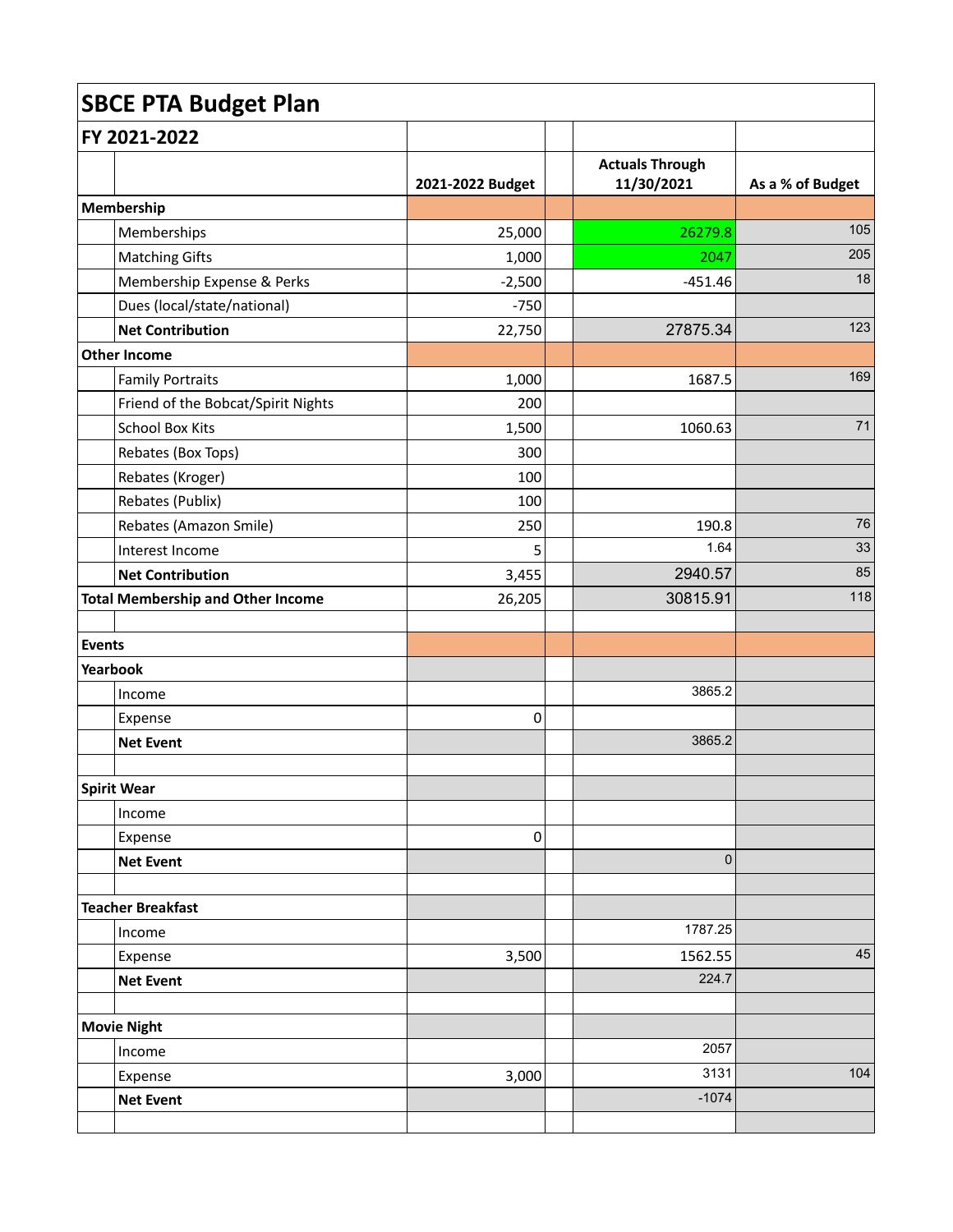|                                    | <b>Spring Family Festival</b> |                  |             |    |
|------------------------------------|-------------------------------|------------------|-------------|----|
|                                    | Income                        |                  |             |    |
|                                    | Expense                       | 4,000            |             |    |
|                                    | Net Event                     |                  | $\mathbf 0$ |    |
|                                    |                               |                  |             |    |
| <b>Bingo</b>                       |                               |                  |             |    |
|                                    | Income                        |                  |             |    |
|                                    | Expense                       | 3,000            |             |    |
|                                    | <b>Net Event</b>              |                  | $\pmb{0}$   |    |
|                                    |                               |                  |             |    |
| <b>Book Fair</b>                   |                               |                  |             |    |
|                                    | Income                        |                  |             |    |
|                                    | Expense                       | 3,000            |             |    |
|                                    | <b>Net Event</b>              |                  | $\pmb{0}$   |    |
|                                    |                               |                  |             |    |
|                                    | Daddy/Daughter Dance          |                  |             |    |
|                                    | Income                        | 3,000            |             |    |
|                                    | Expense<br><b>Net Event</b>   |                  | $\pmb{0}$   |    |
|                                    |                               |                  |             |    |
| Mother/Son Event                   |                               |                  |             |    |
|                                    | Income                        |                  |             |    |
|                                    | Expense                       | 3,000            |             |    |
|                                    | <b>Net Event</b>              |                  | $\mathbf 0$ |    |
|                                    |                               |                  |             |    |
| <b>5th Grade Finale</b>            |                               |                  |             |    |
|                                    | Income                        |                  |             |    |
|                                    | Expense                       | 5,000            |             |    |
|                                    | <b>Net Event</b>              |                  | $\pmb{0}$   |    |
|                                    |                               |                  |             |    |
|                                    | <b>All Pro Dads</b>           |                  |             |    |
|                                    | Income                        |                  |             |    |
|                                    | Expense                       |                  |             |    |
|                                    | <b>Net Event</b>              |                  | $\pmb{0}$   |    |
| Total net contribution from events |                               |                  | 3015.9      |    |
| <b>Total net income</b>            |                               |                  | 33831.81    |    |
|                                    |                               |                  |             |    |
| <b>Expenses</b>                    |                               |                  |             |    |
|                                    | <b>Learning Support</b>       |                  |             |    |
|                                    | Agenda Books - Students       | 1,200            | 1135.56     | 95 |
|                                    | Near Pod                      | 2,500            |             |    |
|                                    | Diamond Del Program           | $\boldsymbol{0}$ |             |    |
|                                    | Mini Grants; Fall             | 5,000            | 3450.97     | 69 |
|                                    | Mini Grants; Spring           | 5,000            |             |    |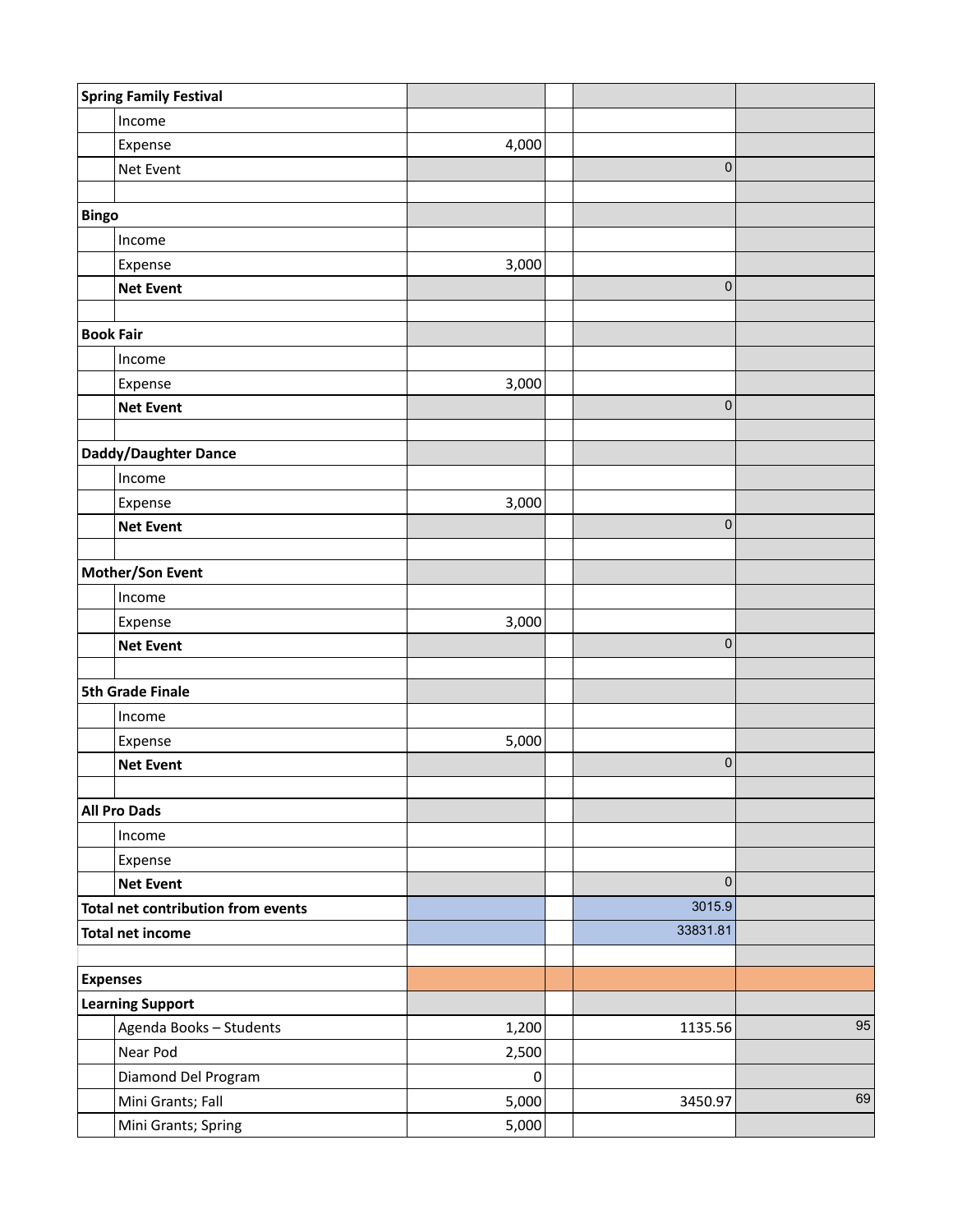|                                                       | <b>Teacher Stipend</b>                           | 4,000     | 2337.87                             | 58                           |
|-------------------------------------------------------|--------------------------------------------------|-----------|-------------------------------------|------------------------------|
|                                                       | <b>STEM Support</b>                              | 1,000     |                                     |                              |
|                                                       | Walk to School Program                           | 50        | 36.61                               | 73                           |
|                                                       | <b>Total Learning Support</b>                    | 18,750    | 6961.01                             | 37                           |
|                                                       |                                                  |           |                                     |                              |
|                                                       | <b>Teacher/Staff Support</b>                     |           |                                     |                              |
|                                                       | Peace Garden Project                             | 100       |                                     |                              |
|                                                       | Field Day (and PE support)                       | 750       |                                     |                              |
|                                                       | Teacher/ Staff Appreciation                      | 4,000     | 590                                 | 15                           |
|                                                       | <b>Teacher Gifts</b>                             | 4,100     | 1955                                | 48                           |
|                                                       | Newcomer Committee                               | 0         |                                     |                              |
|                                                       | <b>Total Teacher/Staff Support</b>               | 8,950     | 2545                                | 28                           |
|                                                       |                                                  |           |                                     |                              |
|                                                       | <b>Facility and Administrative Support</b>       |           |                                     |                              |
|                                                       | Landscaping                                      | 1,000     | 729.56                              | 73                           |
|                                                       | Gaga Pit Maintenance                             | 400       |                                     |                              |
|                                                       | School Garden                                    | 50        |                                     |                              |
|                                                       | <b>Audit Expense</b>                             | 450       | 900                                 | 200                          |
|                                                       | Bank Supplies & Processing Fees (PayPal,         |           |                                     |                              |
|                                                       | WePay, Bank, Square)                             | 2,000     |                                     |                              |
|                                                       | Quickbooks                                       | 600       |                                     | 43                           |
|                                                       | Electricity - Entrance Sign                      | 1,300     | 561.01                              | 100                          |
|                                                       | <b>Insurance Bond</b>                            | 330       | 330                                 | 100                          |
|                                                       | Membership Toolkit Website                       | 450       | 450                                 |                              |
|                                                       | PTA Website - Weebly                             | 0         | *paid a 2 year subscription in 2020 | Next payment will be in 2022 |
|                                                       | <b>Office Supplies</b>                           | 50        |                                     |                              |
|                                                       | Expenses from 2020-2021                          | 0         | 623.18                              |                              |
|                                                       | <b>Total Facility and Administrative Support</b> | 6,630     | 3593.75                             | 54                           |
|                                                       | <b>Total Expenses</b>                            | 34,330    | 13099.76                            | 38                           |
|                                                       |                                                  |           |                                     |                              |
|                                                       | <b>Total Income</b>                              | 26,205    | 33831.81                            | 129                          |
|                                                       | <b>Total Expenses</b>                            | 34,330    | 13099.76                            | 38                           |
|                                                       | <b>Net</b>                                       | $-8,125$  | 20732.05                            | $-255$                       |
|                                                       |                                                  |           |                                     |                              |
|                                                       | Net contribution to reserves                     |           |                                     |                              |
|                                                       | Capital Improvements                             |           |                                     |                              |
|                                                       | <b>Total change in reserves</b>                  |           |                                     |                              |
|                                                       |                                                  |           |                                     |                              |
|                                                       |                                                  |           |                                     |                              |
|                                                       | Cash (reserves) balance as of 11/30/2021         | 21,845.37 | 45736.61                            |                              |
| PayPal Cash Balance as of 11/30/2021                  |                                                  | 500       | 128.46                              |                              |
| <b>Discretionary Reserve (Interest Checking Acct)</b> |                                                  | 39,035.33 | 39036.97                            |                              |
| Required Minimum Reserve per GA PTA                   |                                                  | $-15,000$ | $-15000$                            |                              |